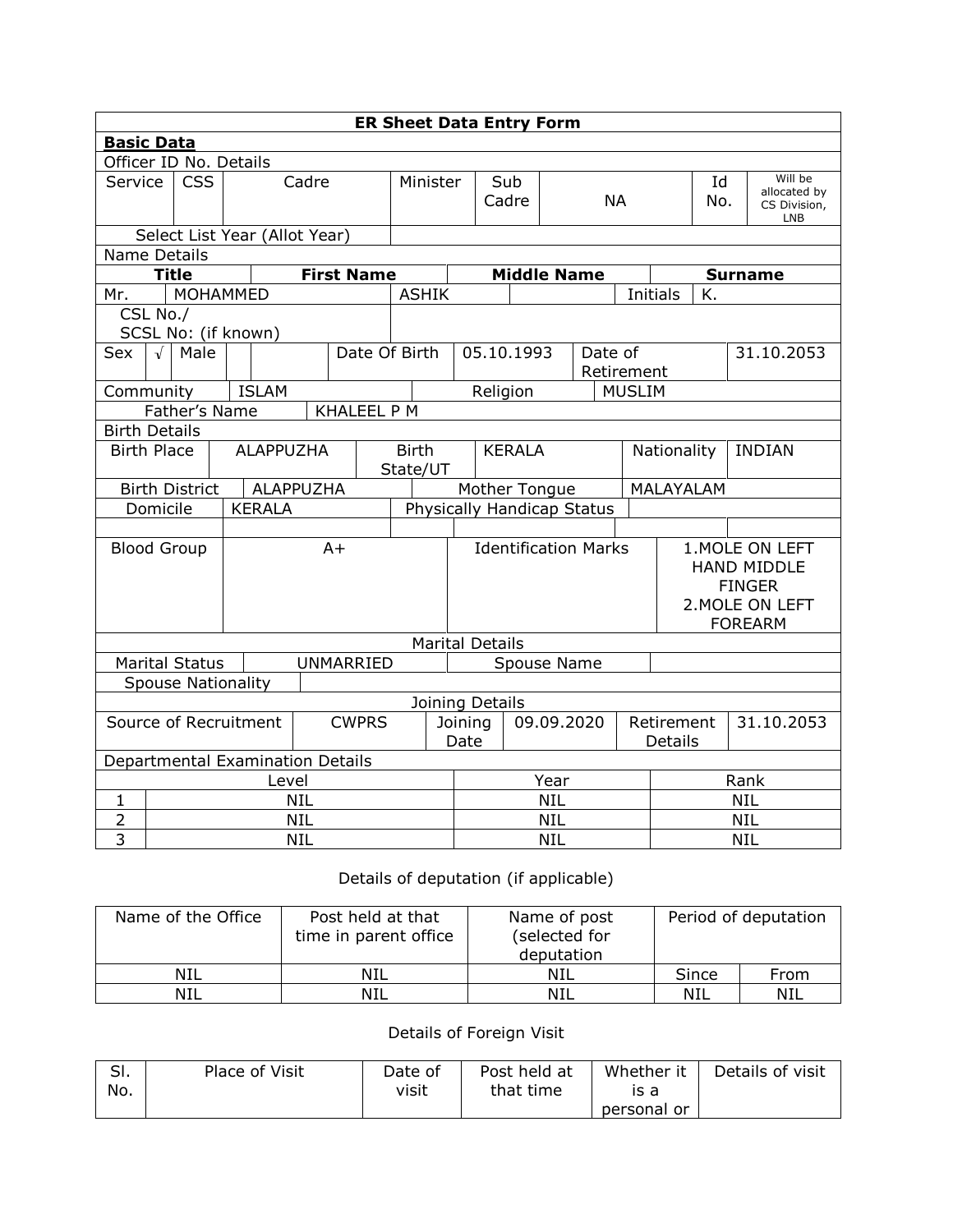|                           |                        |                     |  |            |                |                                         |              | official visit                                                                                                                                                                                                                                                                                                    |             |                          |            |                                                                                                           |  |  |
|---------------------------|------------------------|---------------------|--|------------|----------------|-----------------------------------------|--------------|-------------------------------------------------------------------------------------------------------------------------------------------------------------------------------------------------------------------------------------------------------------------------------------------------------------------|-------------|--------------------------|------------|-----------------------------------------------------------------------------------------------------------|--|--|
| <b>NIL</b>                |                        | <b>NIL</b>          |  |            |                | <b>NIL</b>                              |              |                                                                                                                                                                                                                                                                                                                   | <b>NIL</b>  | <b>NIL</b>               |            | <b>NIL</b>                                                                                                |  |  |
|                           |                        |                     |  |            |                | Transfer/Posting Detail (if applicable) |              |                                                                                                                                                                                                                                                                                                                   |             |                          |            |                                                                                                           |  |  |
|                           | Place                  |                     |  |            |                | Period of posting                       |              |                                                                                                                                                                                                                                                                                                                   |             |                          |            |                                                                                                           |  |  |
|                           |                        |                     |  |            |                |                                         | Since        |                                                                                                                                                                                                                                                                                                                   |             |                          | From       |                                                                                                           |  |  |
|                           | <b>NIL</b>             |                     |  |            |                |                                         | <b>NIL</b>   |                                                                                                                                                                                                                                                                                                                   |             |                          | <b>NIL</b> |                                                                                                           |  |  |
|                           | Remarks (if            |                     |  |            |                |                                         |              |                                                                                                                                                                                                                                                                                                                   |             |                          |            |                                                                                                           |  |  |
|                           | any)                   |                     |  |            |                |                                         |              |                                                                                                                                                                                                                                                                                                                   |             |                          |            |                                                                                                           |  |  |
| Language known            |                        |                     |  |            |                |                                         |              |                                                                                                                                                                                                                                                                                                                   |             |                          |            |                                                                                                           |  |  |
|                           |                        |                     |  |            |                |                                         |              | <b>Read</b>                                                                                                                                                                                                                                                                                                       |             | <b>Write</b>             |            | <b>Speak</b>                                                                                              |  |  |
|                           | Indian Language        | 1                   |  |            | <b>HINDI</b>   |                                         | <b>YES</b>   |                                                                                                                                                                                                                                                                                                                   | <b>YES</b>  |                          | <b>YES</b> |                                                                                                           |  |  |
| Known                     |                        |                     |  |            |                |                                         |              |                                                                                                                                                                                                                                                                                                                   |             |                          |            |                                                                                                           |  |  |
|                           |                        | 2<br>$\overline{3}$ |  |            | <b>ENGLISH</b> |                                         |              | <b>YES</b><br><b>YES</b>                                                                                                                                                                                                                                                                                          |             | <b>YES</b><br><b>YES</b> |            | <b>YES</b><br><b>YES</b>                                                                                  |  |  |
|                           |                        |                     |  | MALAYALAM  |                |                                         |              |                                                                                                                                                                                                                                                                                                                   |             |                          |            |                                                                                                           |  |  |
|                           |                        |                     |  |            |                |                                         |              |                                                                                                                                                                                                                                                                                                                   |             |                          |            |                                                                                                           |  |  |
|                           |                        |                     |  |            |                |                                         |              |                                                                                                                                                                                                                                                                                                                   |             |                          |            |                                                                                                           |  |  |
|                           | Foreign Languages      |                     |  | <b>NIL</b> |                |                                         |              |                                                                                                                                                                                                                                                                                                                   |             | <b>NIL</b>               |            | <b>NIL</b>                                                                                                |  |  |
| 1                         |                        |                     |  |            |                |                                         |              | <b>NIL</b><br><b>NIL</b>                                                                                                                                                                                                                                                                                          |             |                          |            |                                                                                                           |  |  |
|                           |                        | 2                   |  | NIL        |                |                                         |              |                                                                                                                                                                                                                                                                                                                   |             | <b>NIL</b>               |            | <b>NIL</b>                                                                                                |  |  |
|                           | 3                      |                     |  | <b>NIL</b> |                |                                         | <b>NIL</b>   |                                                                                                                                                                                                                                                                                                                   |             | <b>NIL</b>               |            | <b>NIL</b>                                                                                                |  |  |
|                           |                        |                     |  |            |                |                                         |              |                                                                                                                                                                                                                                                                                                                   |             |                          |            |                                                                                                           |  |  |
|                           |                        |                     |  |            |                |                                         |              |                                                                                                                                                                                                                                                                                                                   |             |                          |            | Qualification (Use extra photocopy sheets for multi qualifications, experience, training, awards details) |  |  |
| Qualification             |                        |                     |  |            |                | Discipline                              |              |                                                                                                                                                                                                                                                                                                                   |             |                          |            |                                                                                                           |  |  |
| 1. B.Tech                 |                        |                     |  |            |                |                                         | <b>CIVIL</b> |                                                                                                                                                                                                                                                                                                                   |             |                          |            |                                                                                                           |  |  |
|                           | Year                   |                     |  |            |                | Division                                |              |                                                                                                                                                                                                                                                                                                                   | <b>CGPA</b> |                          |            | Specialization 2                                                                                          |  |  |
|                           | 2015                   |                     |  |            |                | <b>First Division</b><br>7.17           |              |                                                                                                                                                                                                                                                                                                                   |             |                          |            |                                                                                                           |  |  |
|                           | Institution            |                     |  |            |                | University                              |              |                                                                                                                                                                                                                                                                                                                   |             |                          |            | Country                                                                                                   |  |  |
|                           | <b>COLLEGE OF</b>      |                     |  |            |                | UNIVERSITY OF                           |              |                                                                                                                                                                                                                                                                                                                   |             |                          |            | <b>INDIA</b>                                                                                              |  |  |
|                           | <b>ENGINEERING AND</b> |                     |  |            |                | <b>KERALA</b>                           |              |                                                                                                                                                                                                                                                                                                                   |             |                          |            |                                                                                                           |  |  |
|                           | <b>MANAGEMENT</b>      |                     |  |            |                |                                         |              |                                                                                                                                                                                                                                                                                                                   |             |                          |            |                                                                                                           |  |  |
|                           | PUNNAPRA, ALAPPUZHA    |                     |  |            |                |                                         |              |                                                                                                                                                                                                                                                                                                                   |             |                          |            |                                                                                                           |  |  |
|                           | <b>KERALA</b>          |                     |  |            |                |                                         |              |                                                                                                                                                                                                                                                                                                                   |             |                          |            |                                                                                                           |  |  |
|                           | <b>Experience</b>      |                     |  |            |                |                                         |              |                                                                                                                                                                                                                                                                                                                   |             |                          |            |                                                                                                           |  |  |
|                           | Type of Posting        |                     |  |            |                |                                         |              |                                                                                                                                                                                                                                                                                                                   |             |                          |            |                                                                                                           |  |  |
|                           |                        | Designation         |  |            |                |                                         |              |                                                                                                                                                                                                                                                                                                                   |             |                          |            |                                                                                                           |  |  |
|                           |                        |                     |  |            |                |                                         |              |                                                                                                                                                                                                                                                                                                                   |             |                          |            |                                                                                                           |  |  |
|                           |                        | Ministry            |  |            |                |                                         |              |                                                                                                                                                                                                                                                                                                                   |             |                          |            |                                                                                                           |  |  |
|                           |                        |                     |  |            |                |                                         |              |                                                                                                                                                                                                                                                                                                                   |             |                          |            |                                                                                                           |  |  |
| Office                    |                        |                     |  |            |                |                                         |              |                                                                                                                                                                                                                                                                                                                   |             |                          |            |                                                                                                           |  |  |
|                           |                        |                     |  |            |                |                                         |              |                                                                                                                                                                                                                                                                                                                   |             |                          |            |                                                                                                           |  |  |
| <b>Experience Subject</b> |                        |                     |  |            |                |                                         |              |                                                                                                                                                                                                                                                                                                                   |             |                          |            |                                                                                                           |  |  |
| Major                     |                        |                     |  |            |                |                                         | Minor        |                                                                                                                                                                                                                                                                                                                   |             |                          |            | To                                                                                                        |  |  |
|                           |                        |                     |  |            |                |                                         |              |                                                                                                                                                                                                                                                                                                                   |             |                          |            |                                                                                                           |  |  |
|                           |                        |                     |  |            |                |                                         |              |                                                                                                                                                                                                                                                                                                                   |             |                          |            |                                                                                                           |  |  |
| Training                  |                        |                     |  |            |                |                                         |              |                                                                                                                                                                                                                                                                                                                   |             |                          |            |                                                                                                           |  |  |
|                           | <b>Training Year</b>   |                     |  |            |                | <b>Training Name</b>                    |              | Specialization 1<br>Civil Engineering<br>Place<br>ALAPPUZHA,<br><b>KERALA</b><br>GROUP `B'<br>Draftsman Grade-I<br>MINISTRY OF JAL SHAKTI<br>CWPRS, PUNE<br>Period of Posting<br>From<br>Note:-Refer the Annexure to fill above Major, Minor Subjects and below given training subject<br><b>Training Subject</b> |             |                          |            |                                                                                                           |  |  |
|                           |                        |                     |  |            |                |                                         |              |                                                                                                                                                                                                                                                                                                                   |             |                          |            |                                                                                                           |  |  |